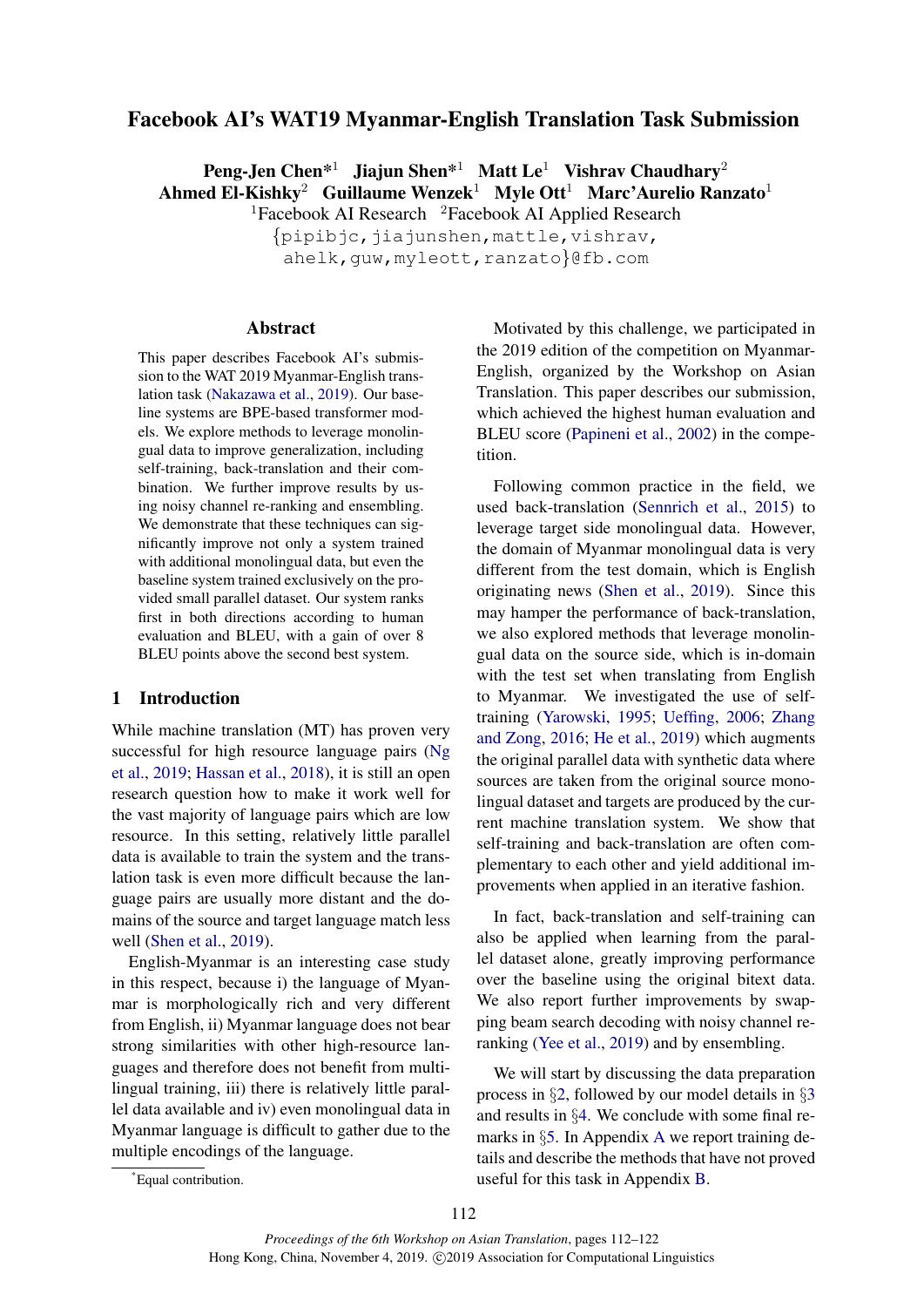#### <span id="page-1-0"></span>2 Data

In this section, we describe the data we used for training and the pre-processing we applied.

### 2.1 Parallel Data

The parallel data was provided by the organizers of the competition and consists of two datasets. The first dataset is the Asian Language Treebank (ALT) corpus [\(Thu et al.,](#page-8-8) [2016;](#page-8-8) [Ding et al.,](#page-7-3) [2018,](#page-7-3) [2019\)](#page-7-4) which consists of 18,088 training sentences, 1,000 validation sentences and 1,018 test sentences from English originating news articles. In this dataset, there is a space character separating each Myanmar morpheme [\(Thu et al.,](#page-8-8) [2016\)](#page-8-8).

The second dataset is the UCSY dataset<sup>[1](#page-1-2)</sup> which contains 204,539 sentences from various domains, including news articles and textbooks. The originating language of these sentences is not specified. Unlike the ALT dataset, Myanmar text in the UCSY dataset is not segmented and contains very little spacing as it is typical in this language.

The organizers of the competition evaluate submitted systems on the ALT test set.

We denote the parallel dataset by  $\mathcal{P} = \{X, Y\}.$ 

### 2.2 Monolingual Data

We gather English monolingual data by taking a subset of the 2018 Newscrawl dataset provided by WMT [\(Barrault et al.,](#page-6-1) [2019\)](#page-6-1), which contains approximately 79 million unique sentences. We choose Newscrawl data to match the domain of the ALT dataset, which primarily contains news originating from English sources.

For Myanmar language, we take five snapshots of the Commoncrawl dataset and combine them with the raw data from [Buck et al.](#page-7-5) [\(2014\)](#page-7-5). After de-duplication, this resulted in approximately 28 million unique lines. This data is not restricted to the news domain.

We denote by  $\mathcal{M}_{\mathcal{S}}$  the source monolingual dataset and by  $\mathcal{M}_{\mathcal{T}}$  target monolingual dataset.

#### 2.3 Data Preprocessing

The Myanmar monolingual data we collect from Commoncrawl contains text in both Unicode and Zawgyi encodings. We use the myanmar-tools $^2$  $^2$  library to classify and con-

vert all Zawgyi text to Unicode. Since text classification is performed at the document level, the corpus is left with many embedded English sentences, which we filter by running the fastText classifier [\(Joulin et al.,](#page-7-6) [2017\)](#page-7-6) over individual sentences.

We tokenize English text using Moses [\(Koehn](#page-7-7) [et al.,](#page-7-7) [2007\)](#page-7-7) with aggressive hyphen splitting. We explored multiple approaches for tokenizing Myanmar text, including the provided tokenizer and several open source tools. However, initial experiments showed that leaving the text untokenized yielded the best results. When generating Myanmar translations at inference time, we remove separators introduced by BPE, remove all spaces from the generated text, and then apply the provided tokenizer<sup>[3](#page-1-4)</sup>.

Finally, we use SentencePiece [\(Kudo and](#page-7-8) [Richardson,](#page-7-8) [2018\)](#page-7-8) to learn a BPE vocabulary of size 10,000 over the combined English and Myanmar parallel text corpus.

# <span id="page-1-1"></span>3 System Overview

Our architecture is a transformer-based neural machine translation system trained with fairseq<sup>[4](#page-1-5)</sup> [\(Ott et al.,](#page-8-9) [2019\)](#page-8-9). We tuned model hyper-parameters via random search over a range of possible values (see Appendix [A](#page-9-0) for details). We performed early stopping based on perplexity on the ALT validation set, and final model hyperparameter selection based on the BLEU score on the same validation set. We never used the ALT test set during development, and only used it for the final reporting at submission time.

Next, we describe several enhancements to this baseline model  $(\S3.1)$  $(\S3.1)$  and to the decoding process (§[3.2\)](#page-2-0). We also describe several methods for leveraging monolingual data, including our final iterative approach  $(\S3.3)$  $(\S3.3)$ .

#### <span id="page-1-6"></span>3.1 Improvements to the Baseline Model

We improve our baseline neural machine translation system with: tagging [\(Sennrich et al.,](#page-8-10) [2016;](#page-8-10) [Kobus et al.,](#page-7-9) [2016;](#page-7-9) [Caswell et al.,](#page-7-10) [2019\)](#page-7-10), finetuning and ensembling.

Tagging: Since our test set comes from the ALT corpus and our training set is composed by sev-

<span id="page-1-2"></span><sup>1</sup>[http://lotus.kuee.kyoto-u.ac.jp/WAT/](http://lotus.kuee.kyoto-u.ac.jp/WAT/my-en-data/) [my-en-data/](http://lotus.kuee.kyoto-u.ac.jp/WAT/my-en-data/) <sup>2</sup>[https://github.com/google/](https://github.com/google/myanmar-tools)

<span id="page-1-3"></span>[myanmar-tools](https://github.com/google/myanmar-tools)

<span id="page-1-4"></span> $3_{\text{myseq. py}}$  can be found in the parallel dataset file on the page [http://lotus.kuee.kyoto-u.ac.jp/](http://lotus.kuee.kyoto-u.ac.jp/WAT/my-en-data/) [WAT/my-en-data/](http://lotus.kuee.kyoto-u.ac.jp/WAT/my-en-data/)

<span id="page-1-5"></span><sup>4</sup><https://github.com/pytorch/fairseq>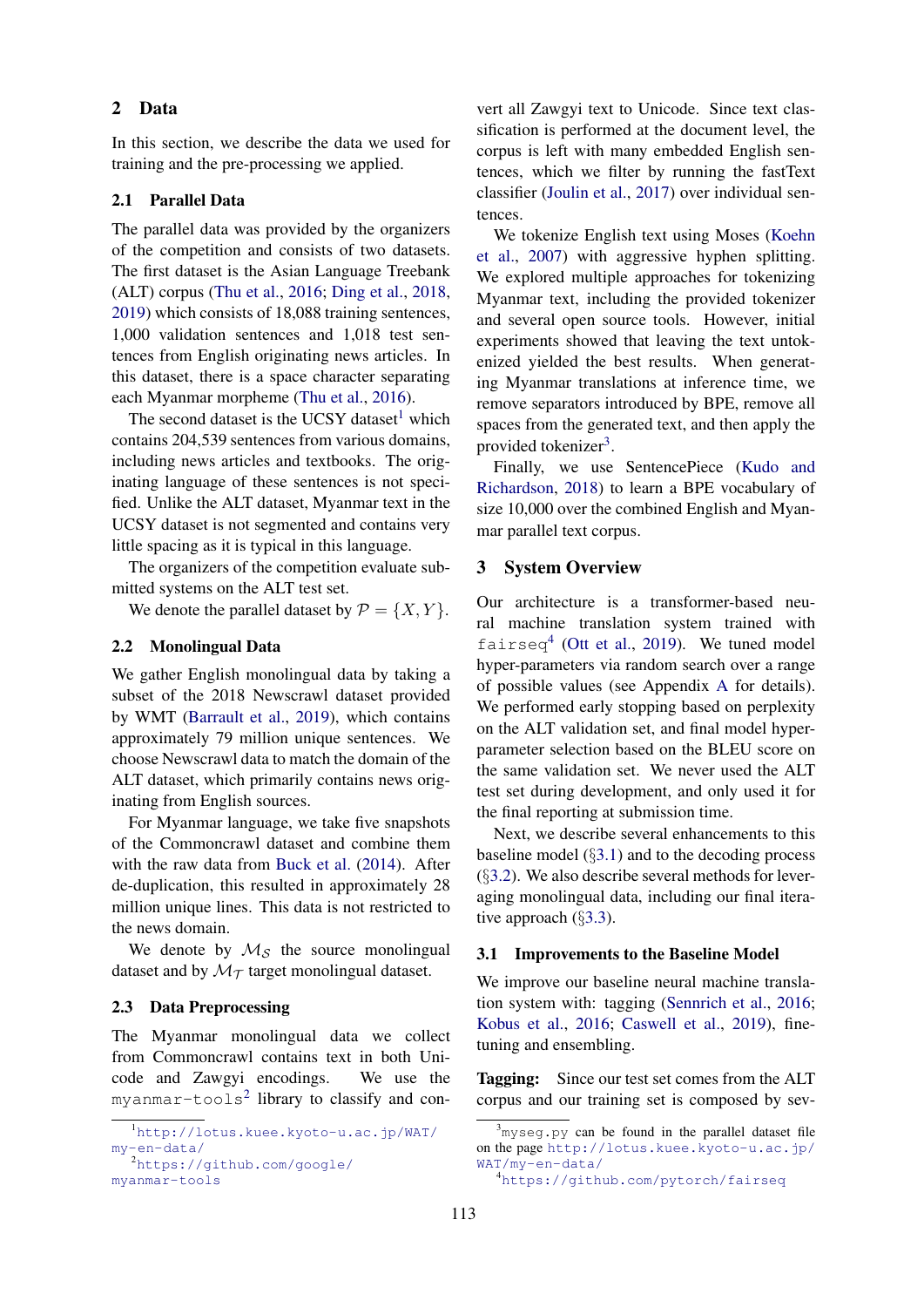eral datasets from different domains, we prepend to the input source sentence a token specifying the domain of the input data. We have a total of four domain tokens, indicating whether the input source sentence comes from the ALT dataset, the UCSY dataset, the source monolingual data or if it is a back-translation of the target monolingual data (see §[3.3](#page-2-1) for more details).

Fine-tuning: The models submitted for final evaluation have also been fine-tuned to the training set of the ALT dataset, as a way to better adapt to the domain of the test set. Fine-tuning is earlystopped based on BLEU on the validation set.

Ensembling: Finally, since we tune our model hyper-parameters via randomized grid search, we are able to cheaply build an ensemble model from the top  $k$  best performing hyper-parameter choices. Ensembling yielded consistent gains of about 1 BLEU point.

### <span id="page-2-0"></span>3.2 Improvements to Decoding

Neural machine translation systems typically employ beam search decoding at inference time to find the most likely hypothesis for a given source sentence. In this work, we improve upon beam search through noisy-channel reranking [\(Yee et al.,](#page-8-7) [2019\)](#page-8-7). This approach was a key component of the winning submission in the WMT 2019 news translation shared task for English-German, German-English, English-Russian and Russian-English [\(Ng et al.,](#page-8-0) [2019\)](#page-8-0).

More specifically, given a source sentence  $x$  and a candidate translation  $y$ , we compute the following score:

$$
\log P(y|x) + \lambda_1 \log P(x|y) + \lambda_2 \log P(y) \quad (1)
$$

where  $\log P(y|x)$ ,  $\log P(x|y)$  and  $\log P(y)$  are the forward model, backward model and language model scores, respectively. This combined score is used to rerank the  $n$ -best target hypotheses produced by beam search. In our experiments we set  $n$  to 50 and output the highest-scoring hypothesis from this set as our translation. The weights  $\lambda_1$ and  $\lambda_2$  are tuned via random search on the validation set. The ranges of values for  $\lambda_1$  and  $\lambda_2$  are reported in Appendix [A.](#page-9-0)

Throughout this work we use noisy channel reranking every time we decode, whether it is to generate forward or backward translations or to generate translations from the final model for evaluation purposes.

<span id="page-2-2"></span>

| Model                                                                | $Mv \rightarrow En$ | $En \rightarrow M_V$ |
|----------------------------------------------------------------------|---------------------|----------------------|
| $P$ — beam                                                           | 25.1                | 35.9                 |
| $P$ — reranking                                                      | 26.3                | 36.9                 |
| $P \cup \mathcal{M}_{\tau}$ , beam — beam                            | 32.2.               | 38.8                 |
| $P \cup \mathcal{M}_{\mathcal{T}}$ , reranking — beam                | 32.5                | 38.9                 |
| $\mathcal{P} \cup \mathcal{M}_{\mathcal{T}}$ , reranking — reranking | 35.2                | 39.4                 |

Table 1: Effect of noisy channel reranking when evaluating on the validation set. On the left of the "—" symbol there is the dataset used to train the system and the decoding process used to generate back-translated data (if any). On the right of the "—" symbol there is the decoding process used to generate hypotheses from the forward model.  $P$  refers to the parallel dataset and  $\mathcal{M}_{\mathcal{T}}$  refers to the target monolingual dataset.

Our language models are also based on the transformer architecture and follow the same setup as [Radford et al.](#page-8-11) [\(2018\)](#page-8-11). The English language model is trained on the CC-News dataset [\(Liu](#page-7-11) [et al.,](#page-7-11) [2019\)](#page-7-11) and consists of 12 transformer layers and a total of 124M parameters. The Myanmar language model is first trained on the Commoncrawl monolingual data and then fine-tuned on the Myanmar portion of the ALT parallel training data; it consists of 6 transformer layers and 70M parameters. For our constrained submission, which does not make use of additional data, we trained smaller transformer language models for each language (5 transformer layers, 8M parameters) using each side of the provided parallel corpus. For both directions, we observed gains when applying noisy channel reranking, as shown in Table [1.](#page-2-2)

#### <span id="page-2-1"></span>3.3 Leveraging Monolingual Data

In this section we describe basic approaches to leverage monolingual data. Notice however that these methods also improve system performance in the absence of additional monolingual data (i.e., by reusing the available parallel data), see §[4.1.](#page-4-0)

We denote by  $\overrightarrow{f}$  and  $\overleftarrow{g}$  the forward (from source to target) and the backward (from target to source) machine translation systems.

Back-translation (BT) [\(Sennrich et al.,](#page-8-3) [2015\)](#page-8-3) is an effective data augmentation method leveraging target side monolingual data. To perform back-translation, we first train  $\overleftarrow{g}$  on  $\{Y, X\}$  and use it to translate  $\mathcal{M}_{\mathcal{T}}$  to produce synthetic source side data, denoted by  $\overleftarrow{g}$  ( $\mathcal{M}_{\mathcal{T}}$ ). We then concatenate the original bitext data  $\{X, Y\}$  with the backtranslated data  $\{\overleftarrow{g}(\mathcal{M}_\mathcal{T}),\mathcal{M}_\mathcal{T}\}\$ and train the forward translation model from scratch. We typi-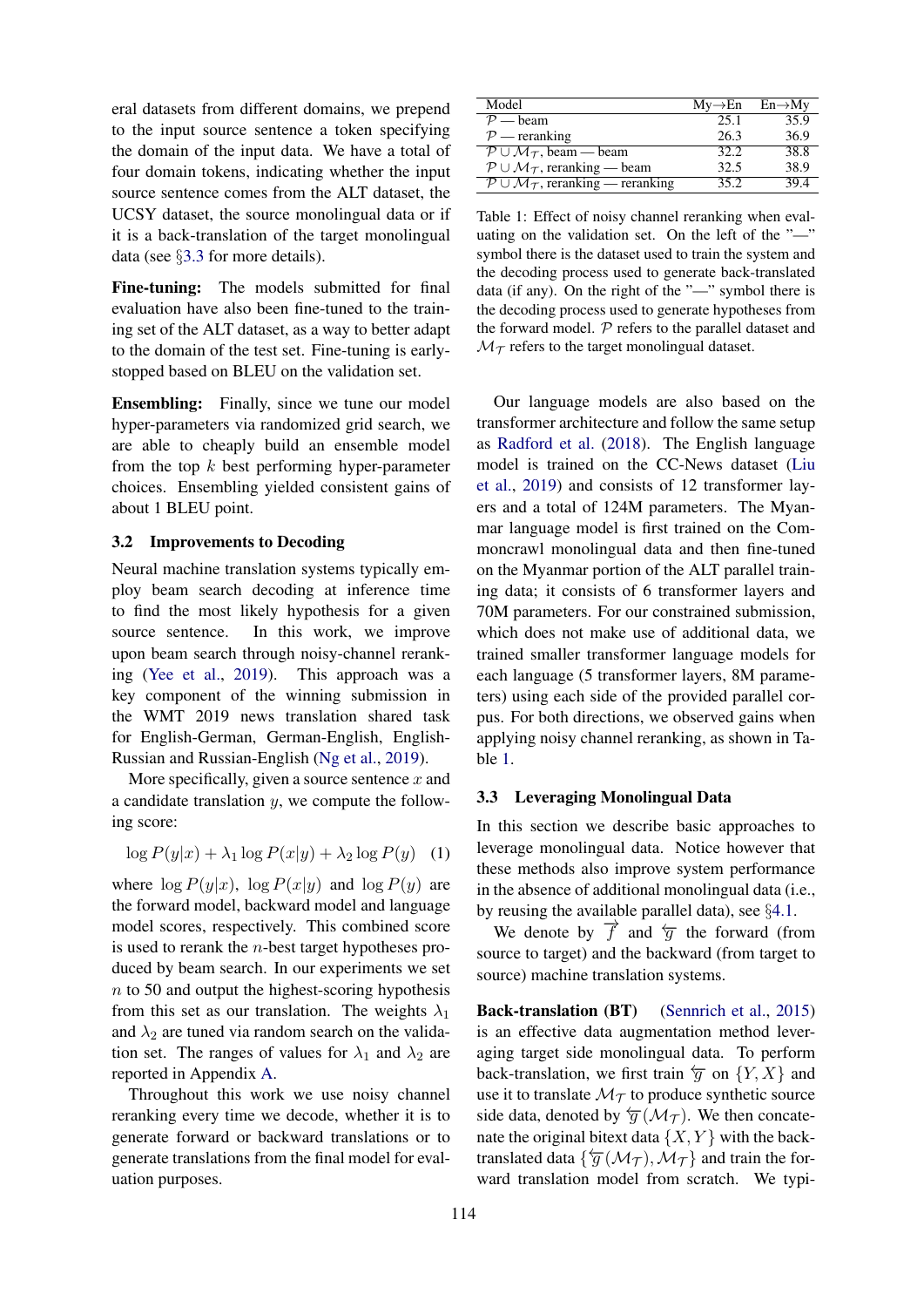<span id="page-3-1"></span>

| Model     | $My \rightarrow En$ $En \rightarrow My$ |      |
|-----------|-----------------------------------------|------|
| <b>BT</b> | 33.1                                    | 39.5 |
| <b>ST</b> | 33.2                                    | 39.9 |
| $BT + ST$ | 34.1                                    | 40.3 |

Table 2: Combining BT and ST yields better BLEU score than BT and ST.

cally upsample the original parallel data, with the exact rate tuned together with the other hyperparameters on the validation set (see Appendix [A](#page-9-0) for the upsample ratio range).

Self-Training (ST) [\(Ueffing,](#page-8-5) [2006;](#page-8-5) [Zhang and](#page-8-6) [Zong,](#page-8-6) [2016;](#page-8-6) [He et al.,](#page-7-2) [2019\)](#page-7-2) instead augments the original parallel dataset  $\mathcal{P} = \{X, Y\}$  with synthetic pairs composed by a sentence from the source monolingual dataset with the corresponding forward model translation as target,  ${(\mathcal{M}_\mathcal{S}, \vec{f}(\mathcal{M}_\mathcal{S}))}$ . The potential advantage of this method is that the source side monolingual data can be more in-domain with the test set, which is the case for the English to Myanmar direction. The shortcoming is that synthetic targets are often incorrect and may deteriorate performance.

**Combining BT + ST:** Self-training and backtranslation are complementary to each other. The former is better when the source monolingual data is in-domain while the latter is better when the target monolingual data is in-domain, relative to the domain of the test set.

In Table [2,](#page-3-1) we show that these two approaches can be combined and yield better performance than either method individually. Specifically, we combine bitext data together with self-trained and back-translated data,  $\{X, Y\} \cup \{\overleftarrow{g}(\mathcal{M}_\mathcal{T}), \mathcal{M}_\mathcal{T}\}\cup$  ${((\mathcal{M}_\mathcal{S}, \vec{f}(\mathcal{M}_\mathcal{S}))}$ . As for BT, we upsample the bitext data, concatenate it with the forward and backward translations and train a new forward model from scratch. The upsample ratios for each dataset are tuned via hyper-parameter search on the validation set.

#### 3.3.1 Final Iterative Algorithm

The final algorithm proceeds in rounds as described in Alg. [1.](#page-3-2) At each round, we are provided with a forward model  $\overrightarrow{f}$  and a backward model  $\overleftarrow{q}$ . The forward model translates source side monolingual data (line 6). This is used as forwardtranslated data to improve the forward model, and as back-translated data to improve the backward model. Similarly, the backward model is used

|              | <b>Data:</b> Given a parallel dataset $\{X, Y\}$ , a source                                                                 |
|--------------|-----------------------------------------------------------------------------------------------------------------------------|
|              | monolingual dataset $\mathcal{M}_{\mathcal{S}}$ and a target                                                                |
|              | monolingual dataset $\mathcal{M}_{\mathcal{T}}$ ;                                                                           |
| $\mathbf{2}$ | Given an initial forward model $\overrightarrow{f}$ and backward model                                                      |
|              | $\overline{g}$ trained on $\{X, Y\};$                                                                                       |
|              | $\sigma$ Let N be the number of hyper-parameter configurations                                                              |
|              | evaluated during random search;                                                                                             |
| 4            | Let $k$ be the number of models used in the ensemble;                                                                       |
| 5            | for t in $[1 \dots T]$ do                                                                                                   |
| 6            | forward-translated data: $\mathcal{F} \longleftarrow \overrightarrow{f}(\mathcal{M}_{\mathcal{S}});$                        |
| 7            | back-translated data: $\mathcal{B} \longleftarrow \overleftarrow{g}(\mathcal{M}_{\mathcal{T}});$                            |
| 8            | $\{\overrightarrow{f}_i\}_{i=1N} \longleftarrow$ random search using:                                                       |
|              | $\{X,Y\} \cup \{\mathcal{M}_{\mathcal{S}},\mathcal{F}\} \cup \{\mathcal{B},\mathcal{M}_{\mathcal{T}}\};$                    |
| 9            | $\{\overleftarrow{g}_i\}_{i=1N} \longleftarrow$ random search using:                                                        |
|              | $\{Y,X\} \cup \{\mathcal{F},\mathcal{M}_{\mathcal{S}}\} \cup \{\mathcal{M}_{\mathcal{T}},\mathcal{B}\};$                    |
| 10           | if $t == T$ then                                                                                                            |
| 11           | Fine-tune $\{\overrightarrow{f}_i\}_{i=1N}$ and $\{\overleftarrow{g}_i\}_{i=1N}$ on                                         |
|              | the in-domain ALT dataset;                                                                                                  |
|              | end                                                                                                                         |
| 12           | $\overrightarrow{f}$ $\longleftarrow$ ensemble of top k best models from                                                    |
|              | $\overbrace{\overline{g}}^{\overline{f}}\overbrace{\longleftarrow}^{\text{in-1N}}\text{ensemble of top k best models from}$ |
| 13           |                                                                                                                             |
|              | $\{\overleftarrow{g}_i\}_{i=1N};$                                                                                           |
|              | end                                                                                                                         |
|              | <b>Result:</b> Forward MT system $\overrightarrow{f}$ and backward MT                                                       |
|              | system $\overline{q}$                                                                                                       |
|              | Algorithm 1: Iterative Learning Algorithm                                                                                   |
|              |                                                                                                                             |

<span id="page-3-2"></span>to back-translate target monolingual data (line 7). This data is then used to improve the forward model via back-translation, but also the backward model via self-training. All these datasets are concatenated and weighted to train new forward and backward models (see lines 8 and 9). At the very last iteration, models are fine-tuned on the ALT training set (line 11 and 12), and either way, the best models from the random search are combined into an ensemble to define the new forward and backward models (line 13 and 14) to be used at the next iteration. This whole process of generation and training then repeats as many times as desired. In our experiments we iterated at most three times.

### <span id="page-3-0"></span>4 Results

In this section we report validation BLEU scores for the intermediate iterations and ablations, and test BLEU scores only for our final submission. Details of the model architecture, data processing and optimization algorithm are reported in Appendix [A.](#page-9-0)

Our baseline system is trained on the provided parallel datasets with the modeling extensions described in §[3.1.](#page-1-6) According to our hyper-parameter search, the optimal upsampling ratio of the smaller in-domain ALT dataset is three and the best for-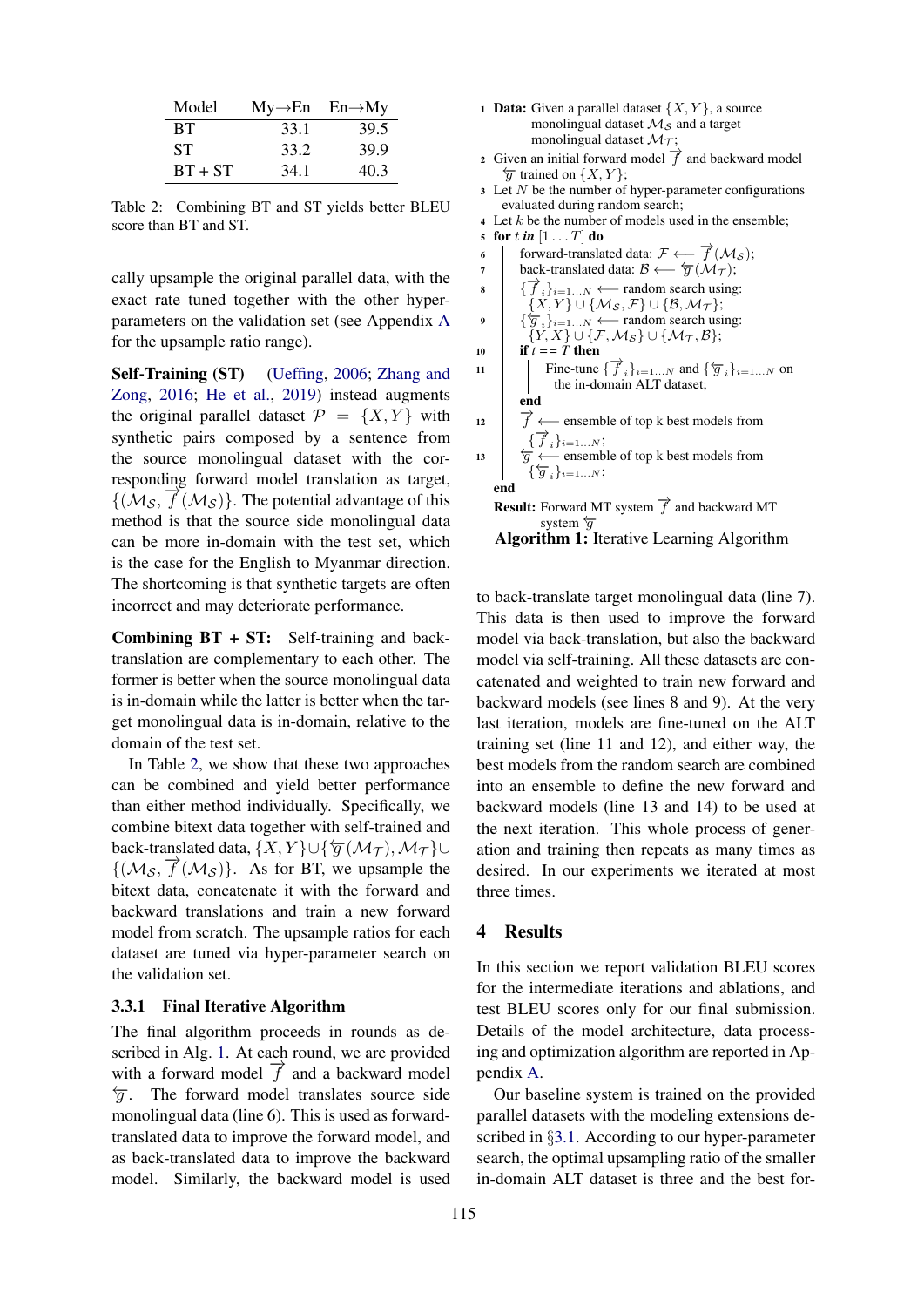<span id="page-4-1"></span>

|                | Description                   | $My \rightarrow En$ | $En \rightarrow My$ |
|----------------|-------------------------------|---------------------|---------------------|
| 1              | Baseline (single)             | 23.3                | 34.9                |
| $\overline{2}$ | <b>Baseline</b><br>(ensemble) | 25.1                | 35.9                |
| 3              | $2 +$ reranking               | 26.3                | 36.9                |
| 4              | $3 + ST$                      | 26.4                | 38.2                |
|                | $3 + BT$                      | 26.5                | 36.9                |
| 6              | $3 + (ST + BT)$               | 27.0                | 38.1                |

Table 3: BLEU scores of systems trained only on the provided parallel datasets.

ward and backward model have 5 encoder and 5 decoder transformer layers, where the number of attention heads, embedding dimension and innerlayer dimension are 4, 512, 2048, respectively. Each single model is trained on 4 Volta GPUs for 1.4 hours. We refer to this model as the "Baseline" in our result tables.

### <span id="page-4-0"></span>4.1 System Trained on Parallel Data Only

We submitted a machine translation system that only uses the provided ALT and UCSY parallel datasets, without any additional monolingual data, results are reported in Tab. [3.](#page-4-1) The baseline system achieves 23.3 BLEU points for My→En and 34.9 for  $En \rightarrow My$ . Ensembling 5 models yields +1.8 BLEU points gain for  $My \rightarrow En$  and +1.0 point for  $En \rightarrow My$ . To apply noisy channel reranking, we train language models *using data from the ALT and UCSY training set*. The language model architectures are the same for both languages, each has 5 transformer layers, 4 attention heads, 256 embedding dimensions and 512 inner-layer dimensions. Noisy channel ranking yields a gain of  $+1.2$  BLEU points for My $\rightarrow$ En and  $+1.0$  points for En→My on top of the ensemble models.

To further improve generalization, we also translated the source and target portion of the parallel dataset using the baseline system in order to collect forward-translations of source sentences and back-translations of target sentences. Based on our grid search, we then train a different model architecture than the baseline system, consisting of 4 layers in encoder and decoder, 8 attention heads, 512 embedding dimensions and 2048 innerlayer dimensions. Each model is trained on 4 Volta GPUs for 2.8 hours. In this case, we train only for one iteration and we ensemble 5 models for each direction followed by reranking.

By applying back-translation and self-training

<span id="page-4-2"></span>

| Description              | $My \rightarrow En$ | $En \rightarrow My$ |
|--------------------------|---------------------|---------------------|
| Baseline (ensemble)      | 25.1                | 35.9                |
| + reranking              | 27.7                | 36.9                |
| $+$ iter. 1 of $ST + BT$ | 35.5                | 40.1                |
| $+$ iter. 2 of $ST + BT$ | 36.9                | 40.4                |
| $+$ iter. 3 of $ST + BT$ | 37.9                | 40.6                |

Table 4: BLEU scores of systems trained using additional monolingual data.

to the parallel data we obtain an additional gain of  $+0.7$  points for My $\rightarrow$ En and  $+1.2$  points for En→My over the baseline model. We also find that combining back-translation and self-training is beneficial for My→En direction, where we attain an increase of  $+0.5$  BLEU compared to applying each method individually. The final BLEU scores on test set are 26.8 for My→En and 36.8 for  $En \rightarrow My$ .

#### 4.2 System Using Also Monolingual Data

The results using additional monolingual data are reported in Tab. [4.](#page-4-2) Starting from the ensemble baseline of the previous section, noisy channel reranking now yields a bigger gain for My→En , +2.64 points, since the language model is now trained on much more in-domain target monolingual data.

Using the ensemble and the additional monolingual data, we apply back-translation and selftraining for three iterations. For each iteration, we use the best model from the previous iteration to translate monolingual data with noisy channel reranking. As before, we combine the original parallel data with the two synthetic datasets, and train models from random initialization. We search over hyper-parameters controlling the model architecture whenever we add more monolingual data.

At the first iteration we back-translate 18M English sentences from Newscrawl and 23M Myanmar sentences from Commoncrawl. The best model architecture has 6 layers in the encoder and decoder, where the number of attention heads, embedding dimension and inner-layer dimension are 1024, 4096, 8, respectively. Each model is trained on 4 Volta GPUs for 17 hours. Ensembling two models for My→En and three models for En→My strikes a good trade-off between translation quality and decoding efficiency to generate data for the next iteration. The re-ranked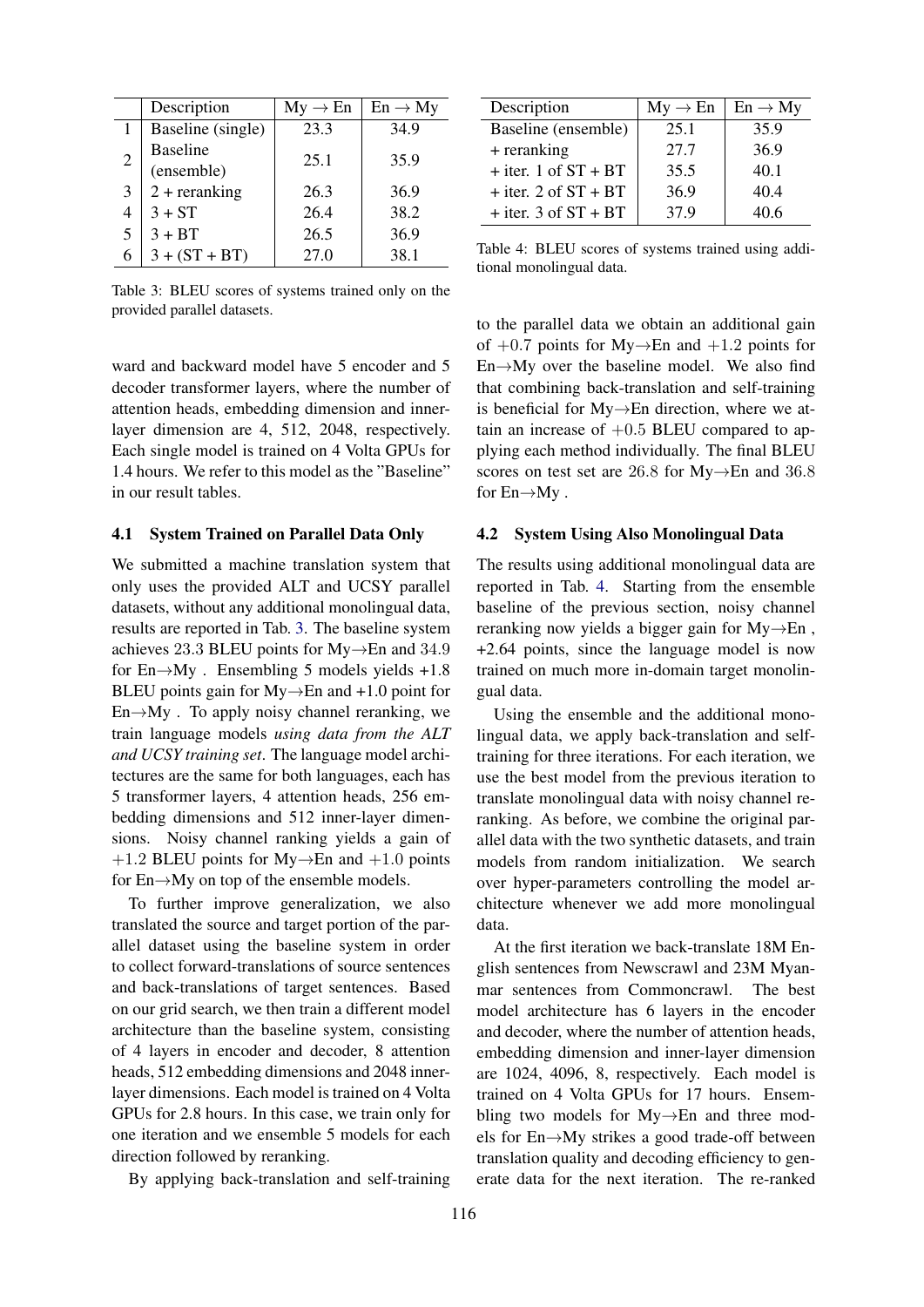<span id="page-5-0"></span>

| Description (My $\rightarrow$ En) | <b>BLEU</b> | Adequacy |
|-----------------------------------|-------------|----------|
| <b>FBAI</b>                       | 38.6        | 4.4      |
| Team1                             | 30.2        | 4.0      |
| <b>FBAI</b>                       | 26.8        |          |
| Team <sub>2</sub>                 | 24.8        | 2.8      |
| Team3                             | 19.6        | 1.3      |
| Team4                             | 18.5        |          |
| Team <sub>5</sub>                 | 14.9        |          |
| Team <sub>6</sub>                 | 10.7        |          |

Table [5](#page-0-0): My $\rightarrow$ En leaderboard<sup>5</sup>. The values are BLEU score (second column) and Adequacy scores (third column). Rows highlighted in yellow identify systems that make use of additional monolingual data. Our system is tagged as FBAI.

ensemble improves by +7.78 BLEU points for My→En compared to best supervised model, and  $+3.18$  points for En $\rightarrow$ My.

At the second iteration, we use the same amount of monolingual data of iteration 1 and repeat the same exact process. The model architecture is the same as in the first iteration. We ensemble two models for My→En and use a single model for  $En \rightarrow My$ . We further improve upon the previous iteration by +1.41 points for My $\rightarrow$ En and +0.27 points for En→My .

At the third and last iteration, we use more monolingual data for both languages, 28M Myanmar sentences and 79M English sentences. We found beneficial [\(Ng et al.,](#page-8-0) [2019\)](#page-8-0) at this iteration to increase FFN dimension to 8192 and the number of heads to 16. Each model is trained on 8 Volta GPUs for 30 hours. After training models on the parallel and synthetic datasets, we finetune each of them on the ALT training set, followed by ensembling. We ensemble 5 models for both directions and apply noisy channel re-ranking as our final submission. Compared to iteration 2 models, the final models yield +0.94 points gain for  $My \rightarrow En$  and  $+0.26$  points for  $En \rightarrow My$ . The BLEU scores of this system on the test set are 38.59 for  $My \rightarrow En$  and 39.25 for  $En \rightarrow My$ .

#### 4.3 Final Evaluation

Tables [5](#page-5-0) and [6](#page-5-1) report the leaderboard results provided by the organizers of the competition. For each direction, they selected the best system of

<span id="page-5-1"></span>

| Description (En $\rightarrow$ My) | <b>BLEU</b> | Adequacy |
|-----------------------------------|-------------|----------|
| <b>FBAI</b>                       | 39.3        | 3.9      |
| <b>FBAI</b>                       | 36.8        |          |
| <b>Team A</b>                     | 31.3        | 2.4      |
| <b>Team B</b>                     | 30.8        | 2.7      |
| <b>Team C</b>                     | 30.8        |          |
| <b>Team D</b>                     | 28.2        |          |
| Team F                            | 25.9        |          |
| Team G                            | 22.5        |          |
| <b>Team H</b>                     | <b>20.9</b> | 1.1      |
| Team I                            | 19.9        |          |

Table [6](#page-0-0): En $\rightarrow$ My leaderboard<sup>6</sup>. The values are BLEU score (second column) and Adequacy scores (third column). Rows highlighted in yellow identify systems that make use of additional monolingual data. Our system is tagged as FBAI.

the four teams that scored the best according to BLEU, and they performed a JPO adequacy human evaluation [\(Nakazawa et al.,](#page-7-12) [2018\)](#page-7-12). These evaluations are conducted by professional translations who assign a score between 1 and 5 to each translation based on its adequacy. A score equal to 5 points means that all the important information is correctly reported while a score equal to 1 point means that almost all the important information is missing or incorrect.

First, we observe that our system achieves the best BLEU and adequacy score in both directions, with a gain of more than 8 BLEU points over the second best entry for both directions. The average adequacy score is 0.4 point and 1.2 point higher than the second best entry for My→En and  $En \rightarrow My$ , respectively. Among the rated sentences, more than 30% of sentences translated by our system are rated with 5 points in  $En \rightarrow My$ , compared to 6.3% of the second best system. For  $My \rightarrow En$ , 48% of our translated sentences are rated with 5 points while the second best system has only 24.5%. See Fig [1](#page-6-2) for the percentage of each score obtained by the best systems which participated in the competition.

Second, our submission which does not use additional monolingual data is even stronger than all the other submissions in  $En \rightarrow My$  in terms of BLEU score, including those that do make use of additional monolingual data (see second row of Tab. [6\)](#page-5-1).

If we consider submissions that only use the provided parallel data (see rows that are not highlighted), our submission improves upon the sec-

<sup>5</sup>[http://lotus.kuee.kyoto-u.ac.jp/WAT/](http://lotus.kuee.kyoto-u.ac.jp/WAT/evaluation/list.php?t=70&o=4) [evaluation/list.php?t=70&o=4](http://lotus.kuee.kyoto-u.ac.jp/WAT/evaluation/list.php?t=70&o=4)

<sup>6</sup>[http://lotus.kuee.kyoto-u.ac.jp/WAT/](http://lotus.kuee.kyoto-u.ac.jp/WAT/evaluation/list.php?t=71&o=9) [evaluation/list.php?t=71&o=9](http://lotus.kuee.kyoto-u.ac.jp/WAT/evaluation/list.php?t=71&o=9)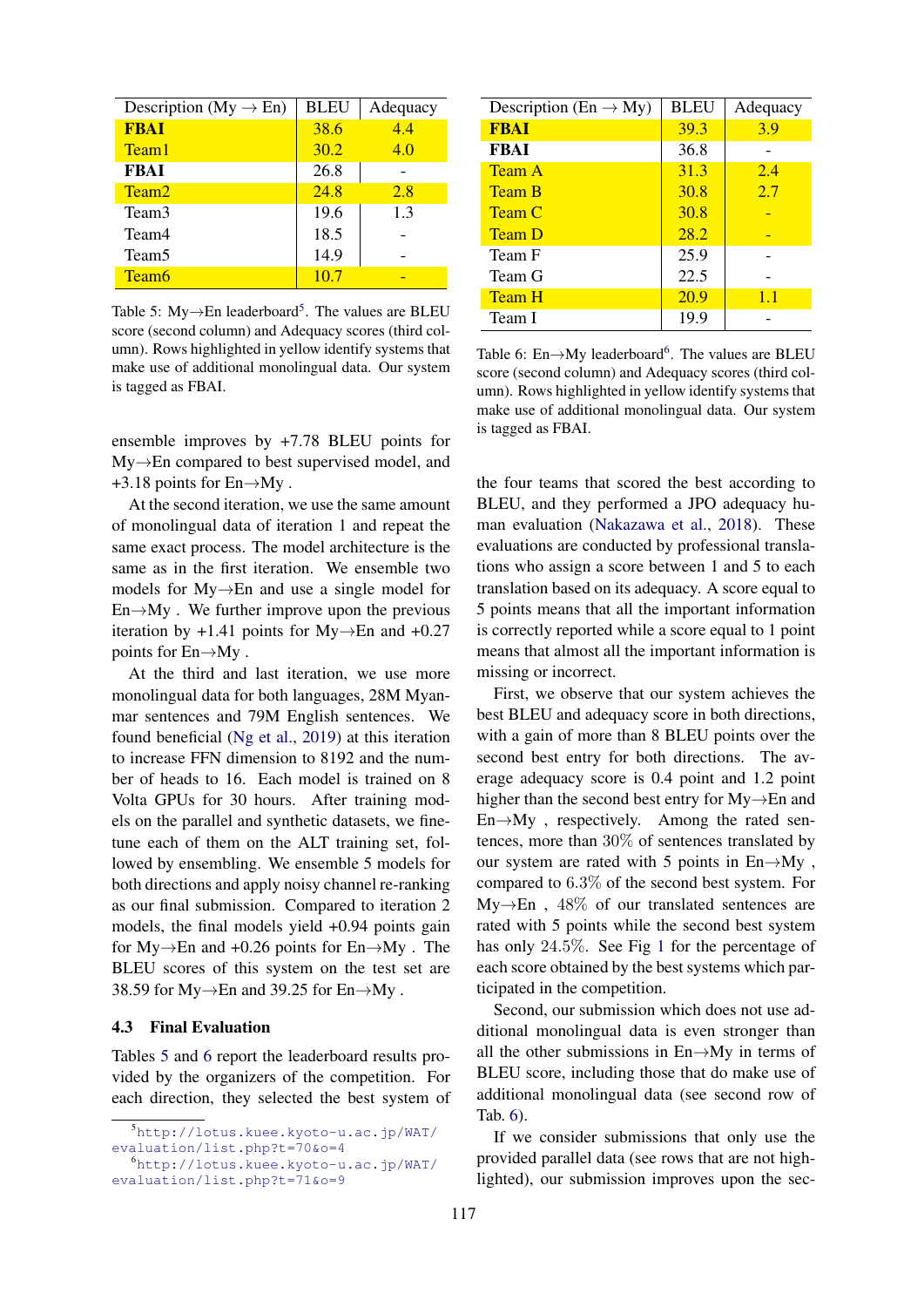<span id="page-6-2"></span>

Figure 1: Percentage of each adequacy score obtained by the best systems which participated in the competition. Our system is tagged as FBAI.

ond best system by 7.2 BLEU in My→En and 10.9 BLEU in  $En \rightarrow My$ . This suggests that our baseline system is very strong and that applying ST and BT to the parallel dataset is a good way to build even stronger baselines, as demonstrated also in Tab. [3.](#page-4-1)

Finally, the gains brought by monolingual datasets is striking only in  $My \rightarrow En$  (+11.8 BLEU points in My→En compared to only +2.5 BLEU points in  $En \rightarrow My$ , for our submissions). The reason is because the ALT test set originates from English news and the target English monolingual data is high quality and in-domain with the test set. Moreover, the source originating Myanmar sentences are translationese of English news sentences, a setting which is particularly favorable to BT. Instead, Myanmar monolingual data is out-ofdomain and noisy which makes BT much less effective. ST helps improving BT performance as shown in Tab. [2](#page-3-1) but the gains are still limited.

# <span id="page-6-0"></span>5 Conclusion

We described the approach we used in our submission to the WAT 2019 Myanmar-English machine translation competition. Our approach achieved the best performance both with and without the use of additional monolingual data. It is based on several methods which we combine together. First, we use back-translation to help regularizing and adapting to the test domain, particularly in the Myanmar to English direction. Second, we use self-training as a way to better leverage in-domain source-side monolingual data, particularly in the English to Myanmar direction. Third, given the complementary nature of these two approaches we combined them in an iterative fashion. Fourth,

we improve decoding by using noisy-channel reranking and ensembling.

We surmise that there is still quite some room for improvement by better leveraging noisy parallel data resources, by better combining together these different sources of additional data, and by designing better approaches to leverage source side monolingual data.

### Acknowledgements

The Authors wish to thank Sergey Edunov for sharing precious insights about his experience participating in WMT competitions and Htet Linn for feedback on how spacing is used in Burmese and for checking a handful of translations during early development.

# References

- <span id="page-6-4"></span>Mikel Artetxe and Holger Schwenk. 2018. [Massively](https://arxiv.org/pdf/1812.10464.pdf) [Multilingual Sentence Embeddings for Zero-Shot](https://arxiv.org/pdf/1812.10464.pdf) [Cross-Lingual Transfer and Beyond.](https://arxiv.org/pdf/1812.10464.pdf) *arXiv preprint arXiv:1812.10464*.
- <span id="page-6-1"></span>Loïc Barrault, Ondřej Bojar, Marta R. Costa-jussà, Christian Federmann, Mark Fishel, Yvette Graham, Barry Haddow, Matthias Huck, Philipp Koehn, Shervin Malmasi, Christof Monz, Mathias Müller, Santanu Pal, Matt Post, and Marcos Zampieri. 2019. Findings of the 2019 conference on machine translation (WMT19). In *Proceedings of the Fourth Conference on Machine Translation (Volume 2: Shared Task Papers, Day 1)*, pages 1–61, Florence, Italy. Association for Computational Linguistics.
- <span id="page-6-3"></span>Peter F. Brown, Stephen A. Della-Pietra, Vincent J. Della-Pietra, and Robert L. Mercer. 1993. [The mathematics of statistical machine translation.](http://acl.ldc.upenn.edu/J/J93/J93-2003.pdf) *Computational Linguistics*, 19(2):263–313.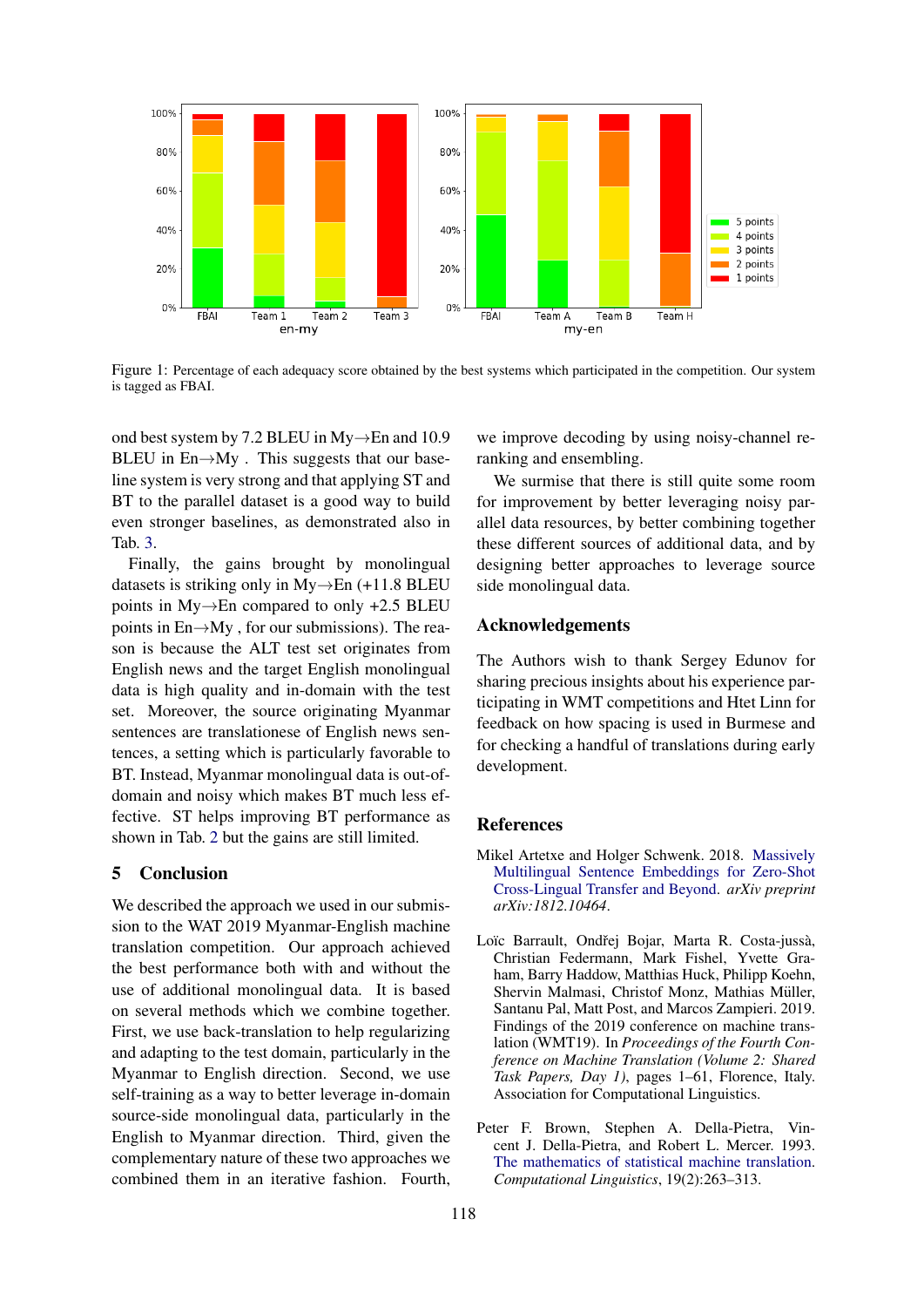- <span id="page-7-5"></span>Christian Buck, Kenneth Heafield, and Bas van Ooyen. 2014. N-gram counts and language models from the common crawl. In *Proceedings of the Language Resources and Evaluation Conference*, Reykjavik, Iceland.
- <span id="page-7-17"></span>Christian Buck and Philipp Koehn. 2016. Quick and reliable document alignment via tf/idf-weighted cosine distance. In *Proceedings of the First Conference on Machine Translation: Volume 2, Shared Task Papers*, pages 672–678.
- <span id="page-7-10"></span>Isaac Caswell, Ciprian Chelba, and David Grangier. 2019. Tagged back-translation. *arXiv preprint arXiv:1906.06442*.
- <span id="page-7-19"></span>Vishrav Chaudhary, Yuqing Tang, Francisco Guzmán, Holger Schwenk, and Philipp Koehn. 2019. Lowresource corpus filtering using multilingual sentence embeddings. In *Proceedings of the Fourth Conference on Machine Translation (WMT)*.
- <span id="page-7-4"></span>Chenchen Ding, Hnin Thu Zar Aye, Win Pa Pa, Khin Thandar Nwet, Khin Mar Soe, Masao Utiyama, and Eiichiro Sumita. 2019. Towards Burmese (Myanmar) morphological analysis: Syllable-based tokenization and part-of-speech tagging. *ACM Transactions on Asian and Low-Resource Language Information Processing (TALLIP)*, 19(1):5.
- <span id="page-7-3"></span>Chenchen Ding, Masao Utiyama, and Eiichiro Sumita. 2018. NOVA: A feasible and flexible annotation system for joint tokenization and part-of-speech tagging. *ACM Transactions on Asian and Low-Resource Language Information Processing (TAL-LIP)*, 18(2):17.
- <span id="page-7-13"></span>Francisco Guzmán, Peng-Jen Chen, Myle Ott, Juan Pino, Guillaume Lample, Philipp Koehn, Vishrav Chaudhary, and Marc'Aurelio Ranzato. 2019. [Two](https://arxiv.org/abs/1902.01382) [new evaluation datasets for low-resource machine](https://arxiv.org/abs/1902.01382) [translation: Nepali-english and sinhala-english.](https://arxiv.org/abs/1902.01382) *arXiv preprint arXiv:1902.01382*.
- <span id="page-7-1"></span>Hany Hassan, Anthony Aue, Chang Chen, Vishal Chowdhary, Jonathan Clark, Christian Federmann, Xuedong Huang, Marcin Junczys-Dowmunt, William Lewis, Mu Li, Shujie Liu, Tie-Yan Liu, Renqian Luo, Arul Menezes, Tao Qin, Frank Seide, Xu Tan, Fei Tian, Lijun Wu, Shuangzhi Wu, Yingce Xia, Dongdong Zhang, Zhirui Zhang, and Ming Zhou. 2018. Achieving human parity on automatic chinese to english news translation. In *arXiv:1803.05567*.
- <span id="page-7-2"></span>Junxian He, Jiatao Gu, Jiajun Shen, and Marc'Aurelio Ranzato. 2019. Revisiting self-training for neural sequence generation. *arXiv:1909.13788*.
- <span id="page-7-6"></span>Armand Joulin, Edouard Grave, Piotr Bojanowski, and Tomas Mikolov. 2017. Bag of tricks for efficient text classification. In *Proceedings of the 15th Conference of the European Chapter of the Association for Computational Linguistics: Volume 2, Short Papers*, pages 427–431. Association for Computational Linguistics.
- <span id="page-7-9"></span>Catherine Kobus, Josep Maria Crego, and Jean Senellart. 2016. [Domain control for neural machine trans](http://arxiv.org/abs/1612.06140)[lation.](http://arxiv.org/abs/1612.06140) *CoRR*, abs/1612.06140.
- <span id="page-7-18"></span>Philipp Koehn, Francisco Guzmán, Vishrav Chaudhary, and Juan M. Pino. 2019. Findings of the wmt 2019 shared task on parallel corpus filtering for low-resource conditions. In *Proceedings of the Fourth Conference on Machine Translation, Volume 2: Shared Task Papers*, Florence, Italy. Association for Computational Linguistics.
- <span id="page-7-7"></span>Philipp Koehn, Hieu Hoang, Alexandra Birch, Chris Callison-Burch, Marcello Federico, Nicola Bertoldi, Brooke Cowan, Wade Shen, Christine Moran, Richard Zens, Chris Dyer, Ondřej Bojar, Alexandra Constantin, and Evan Herbst. 2007. [Moses: Open](http://dl.acm.org/citation.cfm?id=1557769.1557821) [source toolkit for statistical machine translation.](http://dl.acm.org/citation.cfm?id=1557769.1557821) In *Proceedings of the 45th Annual Meeting of the ACL on Interactive Poster and Demonstration Sessions*, ACL '07, pages 177–180. Association for Computational Linguistics.
- <span id="page-7-8"></span>Taku Kudo and John Richardson. 2018. [Sentencepiece:](https://doi.org/10.18653/v1/d18-2012) [A simple and language independent subword tok](https://doi.org/10.18653/v1/d18-2012)[enizer and detokenizer for neural text processing.](https://doi.org/10.18653/v1/d18-2012) *Proceedings of the 2018 Conference on Empirical Methods in Natural Language Processing: System Demonstrations*.
- <span id="page-7-15"></span>G. Lample, A. Conneau, L. Denoyer, and M. Ranzato. 2018a. Unsupervised machine translation using monolingual corpora only. In *International Conference on Learning Representations (ICLR)*.
- <span id="page-7-14"></span>Guillaume Lample and Alexis Conneau. 2019. [Cross](http://arxiv.org/abs/1901.07291)[lingual language model pretraining.](http://arxiv.org/abs/1901.07291) *CoRR*, abs/1901.07291.
- <span id="page-7-16"></span>Guillaume Lample, Myle Ott, Alexis Conneau, Ludovic Denoyer, and Marc'Aurelio Ranzato. 2018b. Phrase-based & neural unsupervised machine translation. In *Empirical Methods in Natural Language Processing (EMNLP)*.
- <span id="page-7-11"></span>Yinhan Liu, Myle Ott, Naman Goyal, Jingfei Du, Mandar Joshi, Danqi Chen, Omer Levy, Mike Lewis, Luke Zettlemoyer, and Veselin Stoyanov. 2019. Roberta: A robustly optimized bert pretraining approach. *arXiv preprint arXiv:1907.11692*.
- <span id="page-7-0"></span>Toshiaki Nakazawa, Chenchen Ding, Raj Dabre, Hideya Mino, Isao Goto, Win Pa Pa, Nobushige Doi, Yusuke Oda, Anoop Kunchukuttan, Shantipriya Parida, Ondej Bojar, and Sadao Kurohashi. 2019. Overview of the 6th workshop on Asian translation. In *Proceedings of the 6th Workshop on Asian Translation*, Hong Kong. Association for Computational Linguistics.
- <span id="page-7-12"></span>Toshiaki Nakazawa, Katsuhito Sudoh, Shohei Higashiyama, Chenchen Ding, Raj Dabre, Hideya Mino, Isao Goto, Win Pa Pa, Anoop Kunchukuttan, and Sadao Kurohashi. 2018. [Overview of the](https://www.aclweb.org/anthology/Y18-3001)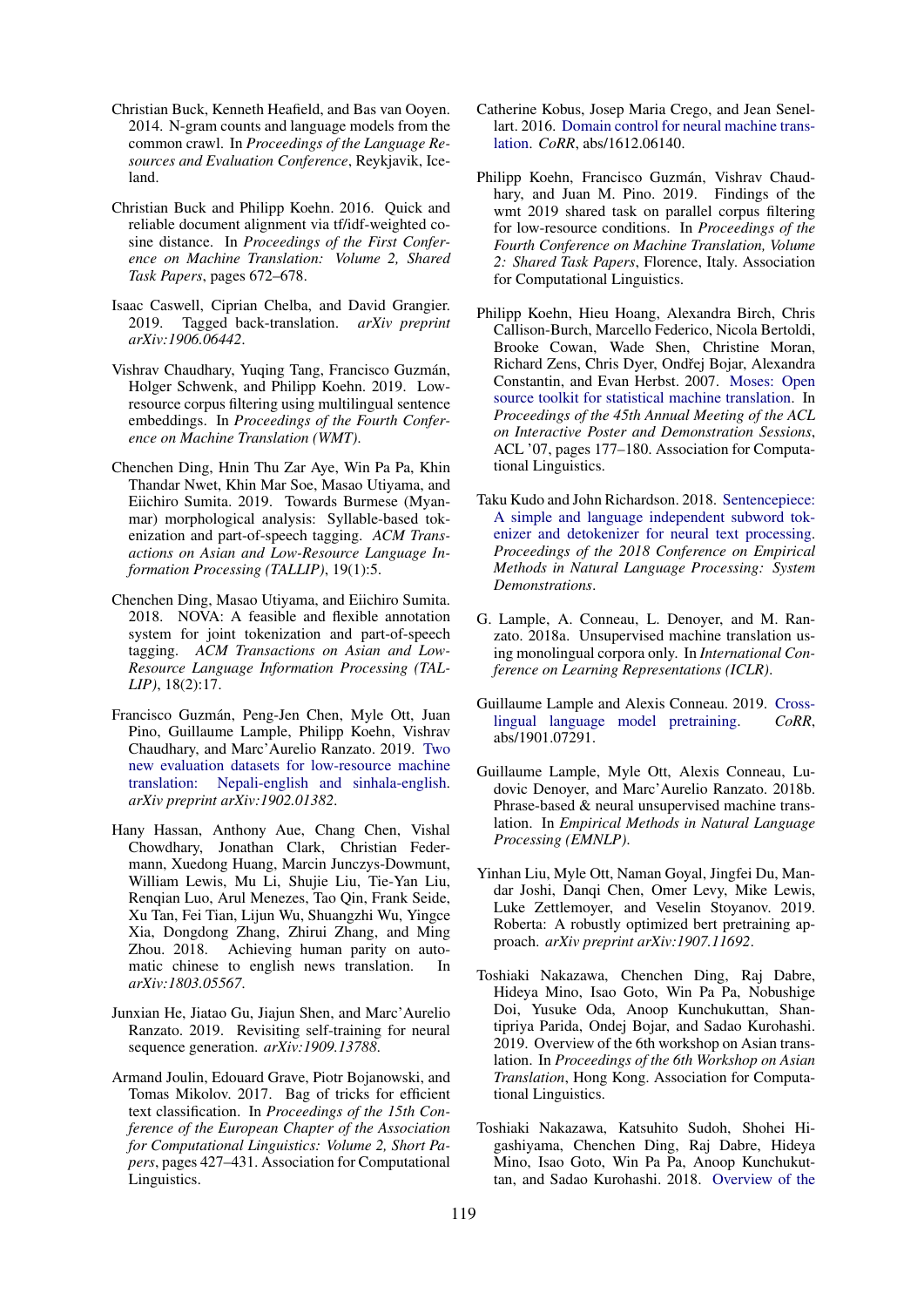[5th workshop on Asian translation.](https://www.aclweb.org/anthology/Y18-3001) In *Proceedings of the 32nd Pacific Asia Conference on Language, Information and Computation: 5th Workshop on Asian Translation: 5th Workshop on Asian Translation*, Hong Kong. Association for Computational Linguistics.

- <span id="page-8-0"></span>Nathan Ng, Kyra Yee, Alexei Baevski, Myle Ott, Michael Auli, and Sergey Edunov. 2019. Facebook fair's wmt19 news translation task submission. *arXiv preprint arXiv:1907.06616*.
- <span id="page-8-9"></span>Myle Ott, Sergey Edunov, Alexei Baevski, Angela Fan, Sam Gross, Nathan Ng, David Grangier, and Michael Auli. 2019. fairseq: A fast, extensible toolkit for sequence modeling. In *Proceedings of NAACL-HLT 2019: Demonstrations*.
- <span id="page-8-2"></span>K. Papineni, S. Roukos, T. Ward, and W.J. Zhu. 2002. Bleu: a method for automatic evaluation of machine translation. In *Proceedings of the 40th Annual Meeting of the Association for Computational Linguistics*.
- <span id="page-8-11"></span>Alec Radford, Karthik Narasimhan, Tim Salimans, and Ilya Sutskever. 2018. Improving language understanding by generative pre-training. *URL https://s3-us-west-2. amazonaws. com/openaiassets/researchcovers/languageunsupervised/language understanding paper. pdf*.
- <span id="page-8-3"></span>Rico Sennrich, Barry Haddow, and Alexandra Birch. 2015. Improving neural machine translation models with monolingual data. In *Proceedings of the 54th Annual Meeting of the Association for Computational Linguistics*, pages 86–96.
- <span id="page-8-10"></span>Rico Sennrich, Barry Haddow, and Alexandra Birch. 2016. Controlling politeness in neural machine. In *Proceedings of NAACL-HLT*.
- <span id="page-8-1"></span>Jiajun Shen, Peng-Jen Chen, Matt Le, Junxian He, Jiatao Gu, Myle Ott, Michael Auli, and Marc'Aurelio Ranzato. 2019. The source-target domain mismatch problem in machine translation. *arXiv:1909.13151*.
- <span id="page-8-8"></span>Ye Kyaw Thu, Win Pa Pa, Masao Utiyama, Andrew Finch, and Eiichiro Sumita. 2016. Introducing the asian language treebank (alt). In *LREC*.
- <span id="page-8-5"></span>Nicola Ueffing. 2006. Using monolingual sourcelanguage data to improve mt performance. In *IWSLT*.
- <span id="page-8-12"></span>P. Vincent, H. Larochelle, Y. Bengio, and P.A. Manzagol. 2008. Extracting and composing robust features with denoising autoencoders. In *Proceedings of the 25th international conference on Machine learning*.
- <span id="page-8-4"></span>David Yarowski. 1995. Unsupervised word sense disambiguation rivaling supervised methods. In *Annual Meeting of the Association for Computational Linguistics*.
- <span id="page-8-7"></span>Kyra Yee, Nathan Ng, Yann N. Dauphin, and Michael Auli. 2019. Simple and effective noisy channel modeling for neural machine translation. *arXiv:1908.05731*.
- <span id="page-8-6"></span>Jiajun Zhang and Chengqing Zong. 2016. Exploiting source-side monolingual data in neural machine translation. In *Empirical Methods in Natural Language Processing*.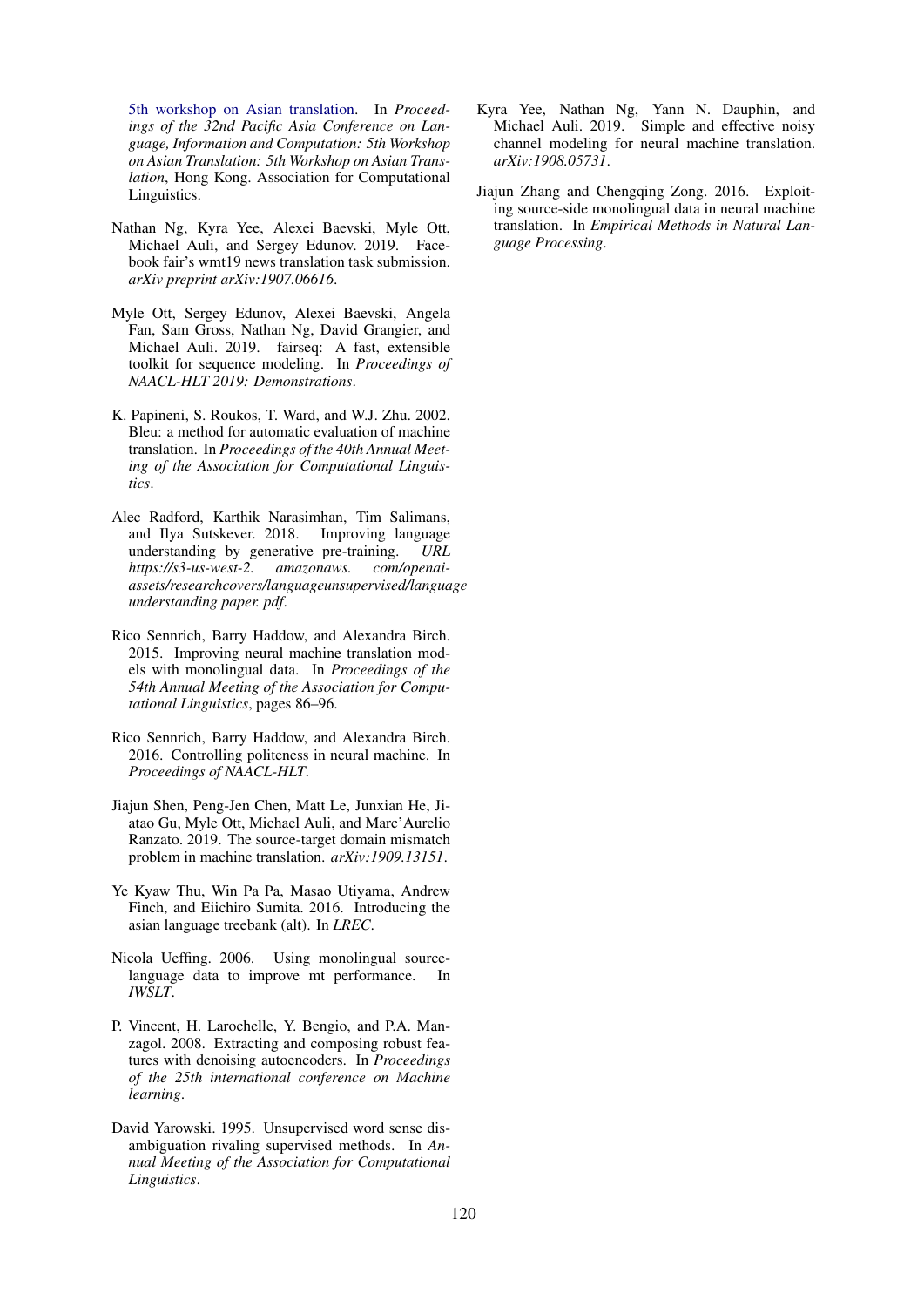#### <span id="page-9-0"></span>A Hyper-Parameter Search

In this section we report the set of hyperparameters and range of values that we used in our random hyper-parameter search. For each experiment we searched using  $N = 30$  hyper-parameter configurations.

Notice that the actual range of hyper-parameters searched in each experiment may be smaller than reported below; for instance, if a model shows signs of overfitting we may search up to 5 layers as opposed to 6 at the next iteration.

- Layers:  $\{4, 5, 6\}$
- Embedding dim: {128, 256, 512, 1024}
- FFN dim: {128, 256, 512, 1024, 2048, 4096, 8192}
- Attention heads:  $\{1, 2, 4, 8, 16\}$
- Dropout:  $\{0.1, 0.2, 0.3, 0.4, 0.5\}$
- Batch size (number of tokens):  $\{1, 2, 4, 8,$ 12, 16, 24, 32} (multiply by 16000)
- Label smoothing:  $\{0.1, 0.2, 0.3\}$
- Learning rate: {1, 3, 5, 7, 10, 30, 50, 100, 300, 500} (multiply by 1e-4)
- Seed:  $\{1, 2, 3, \ldots, 30\}$
- Data upsampling ratio
	- bitext: {1, 2, 3, 4, 6, 8, 12, 16, 20, 32, 40, 64}
	- $-$  forward-translated: {1, 2, 3, 4, 6, 8, 9}
	- $-$  back-translated:  $\{1, 2, 3, 4, 6, 8, 9\}$

When applying noisy-channel reranking, we tune the hyper-parameters  $\lambda_1$  and  $\lambda_2$  on the validation set. The ranges of the two hyper-parameters are between 0 and 3.

### <span id="page-9-1"></span>B Things We Tried But Did Not Use

This section details attempts that did not significantly improve the overall performance of our translation system and which were therefore left out of the final system.

#### B.1 Out-of-domain parallel data

Similarly to Guzmán et al. [\(2019\)](#page-7-13) we added outof-domain parallel data from various sources of the OPUS repository<sup>[7](#page-9-2)</sup>, namely GNOME/Ubuntu, QED and GlobalVoices. This provides an additional 38,459 sentence pairs. We also considered two versions of Bible translations from the biblecorpus[8](#page-9-3) resulting in additional 61,843 sentence pairs. Adding this data improved the baseline system by +0.17 BLEU for  $My \rightarrow En$  and +0.26 BLEU for  $En \rightarrow My$ .

### B.2 Pre-training

We pre-trained our translation system using a cross-lingual language modeling task [\(Lample and](#page-7-14) [Conneau,](#page-7-14) [2019\)](#page-7-14) as well as a Denoising Auto-Encoding (DAE) task [\(Vincent et al.,](#page-8-12) [2008\)](#page-8-12). They both did not provide significant improvements; in the following, we report our results using DAE.

In this setting, we have a single encoderdecoder model which takes a batch of monolingual data, encodes it with the model's encoder, prepends the encoded representation with a language-specific token, and then tries to reconstruct the original input using the model's decoder. Additionally, the source sentences are corrupted using three different types of noise: word dropping, word blanking, and word swapping [\(Lam](#page-7-15)[ple et al.,](#page-7-15) [2018a](#page-7-15)[,b\)](#page-7-16). The goal is to encourage the model to learn some kind of common representation for both languages.

We found some gains, particularly for the En→My direction, however, doing backtranslation on top of DAE pretraining did worse or did not improve compared to backtranslation without DAE pretraining. For this reason, we decided to leave this technique out of our final system.

#### B.3 PBSMT

We also train a phrase based system using Moses with a default setting. We preprocessed the data using moses tokenizer for English sentences. For Myanmar sentences, we use BPE instead. We train a count-based 5-gram English and Myanmar language models on the monolingual data we collect. We tune the system using MERT on the ALT validation set. However, the phrase based system does not perform as good as our NMT baseline.

<span id="page-9-3"></span><span id="page-9-2"></span> $7$ <http://opus.nlpl.eu/>

<sup>8</sup>[https://github.com/christos-c/](https://github.com/christos-c/bible-corpus/) [bible-corpus/](https://github.com/christos-c/bible-corpus/)